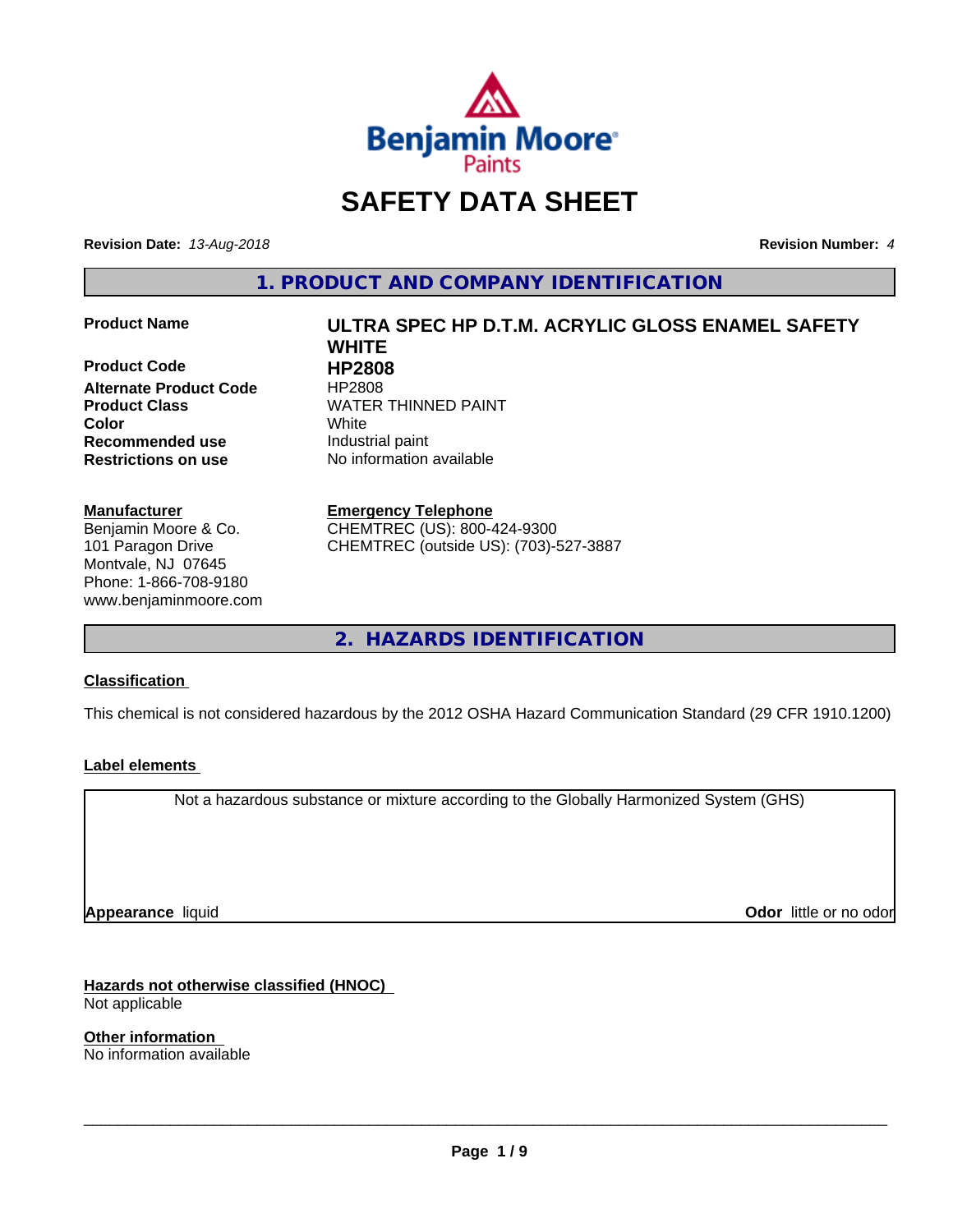## **3. COMPOSITION INFORMATION ON COMPONENTS**

| <b>Chemical name</b>                          | <b>CAS No.</b> | Weight-%            |
|-----------------------------------------------|----------------|---------------------|
| Titanium dioxide                              | 13463-67-7     | $\sim$ $\sim$<br>∠∪ |
| 2,2,4-trimethyl-1,3-propanediol diisobutyrate | 6846-50-0      |                     |
| Ammonia                                       | $7664 - 41 -$  | v.J                 |

|                                                  | 4. FIRST AID MEASURES                                                                                    |
|--------------------------------------------------|----------------------------------------------------------------------------------------------------------|
| <b>General Advice</b>                            | No hazards which require special first aid measures.                                                     |
| <b>Eye Contact</b>                               | Rinse thoroughly with plenty of water for at least 15 minutes and consult a<br>physician.                |
| <b>Skin Contact</b>                              | Wash off immediately with soap and plenty of water while removing all<br>contaminated clothes and shoes. |
| <b>Inhalation</b>                                | Move to fresh air. If symptoms persist, call a physician.                                                |
| Ingestion                                        | Clean mouth with water and afterwards drink plenty of water. Consult a physician<br>if necessary.        |
| <b>Most Important</b><br><b>Symptoms/Effects</b> | None known.                                                                                              |
| <b>Notes To Physician</b>                        | Treat symptomatically.                                                                                   |

**5. FIRE-FIGHTING MEASURES**

| <b>Suitable Extinguishing Media</b>                                              | Use extinguishing measures that are appropriate to local<br>circumstances and the surrounding environment.                                   |
|----------------------------------------------------------------------------------|----------------------------------------------------------------------------------------------------------------------------------------------|
| <b>Protective Equipment And Precautions For</b><br><b>Firefighters</b>           | As in any fire, wear self-contained breathing apparatus<br>pressure-demand, MSHA/NIOSH (approved or equivalent)<br>and full protective gear. |
| <b>Specific Hazards Arising From The Chemical</b>                                | Closed containers may rupture if exposed to fire or<br>extreme heat.                                                                         |
| <b>Sensitivity To Mechanical Impact</b>                                          | No.                                                                                                                                          |
| <b>Sensitivity To Static Discharge</b>                                           | No.                                                                                                                                          |
| <b>Flash Point Data</b><br>Flash Point (°F)<br>Flash Point (°C)<br><b>Method</b> | 250<br>121<br><b>PMCC</b>                                                                                                                    |
| <b>Flammability Limits In Air</b>                                                |                                                                                                                                              |
| Lower flammability limit:                                                        | Not applicable                                                                                                                               |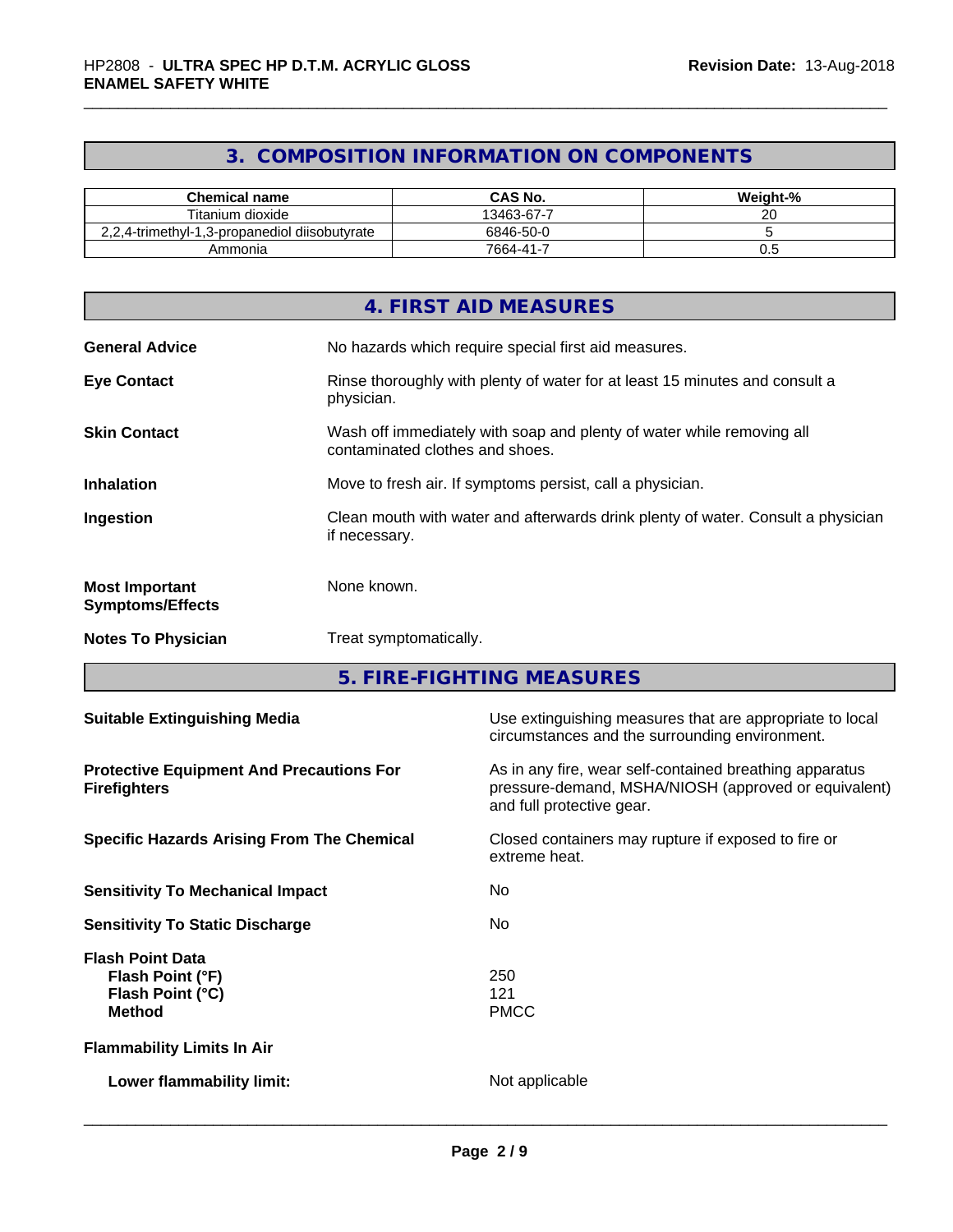# **Upper flammability limit:** Not applicable **NFPA Health:** 1 **Flammability:** 1 **Instability:** 0 **Special:** Not Applicable

#### **NFPA Legend**

- 0 Not Hazardous
- 1 Slightly
- 2 Moderate
- 3 High
- 4 Severe

*The ratings assigned are only suggested ratings, the contractor/employer has ultimate responsibilities for NFPA ratings where this system is used.*

*Additional information regarding the NFPA rating system is available from the National Fire Protection Agency (NFPA) at www.nfpa.org.*

#### **6. ACCIDENTAL RELEASE MEASURES**

| <b>Personal Precautions</b>      | Avoid contact with skin, eyes and clothing. Ensure adequate ventilation.                                                                                                         |
|----------------------------------|----------------------------------------------------------------------------------------------------------------------------------------------------------------------------------|
| <b>Other Information</b>         | Prevent further leakage or spillage if safe to do so.                                                                                                                            |
| <b>Environmental precautions</b> | See Section 12 for additional Ecological Information.                                                                                                                            |
| <b>Methods for Cleaning Up</b>   | Soak up with inert absorbent material. Sweep up and shovel into suitable<br>containers for disposal.                                                                             |
|                                  | 7. HANDLING AND STORAGE                                                                                                                                                          |
| <b>Handling</b>                  | Avoid contact with skin, eyes and clothing. Avoid breathing vapors, spray mists or<br>sanding dust. In case of insufficient ventilation, wear suitable respiratory<br>equipment. |
| <b>Storage</b>                   | Keep container tightly closed. Keep out of the reach of children.                                                                                                                |

**Incompatible Materials** No information available

#### **8. EXPOSURE CONTROLS/PERSONAL PROTECTION**

#### **Exposure Limits**

| Chemical name    | <b>ACGIH TLV</b>  | <b>OSHA PEL</b>           |
|------------------|-------------------|---------------------------|
| Titanium dioxide | 10 mg/m $3$ - TWA | 15 mg/m $3$ - TWA         |
| Ammonia          | 25 ppm - TWA      | 50 ppm - TWA              |
|                  | 35 ppm - STEL     | $35 \text{ mg/m}^3$ - TWA |

#### **Legend**

ACGIH - American Conference of Governmental Industrial Hygienists Exposure Limits OSHA - Occupational Safety & Health Administration Exposure Limits N/E - Not Established

**Engineering Measures** Ensure adequate ventilation, especially in confined areas.

 $\overline{\phantom{a}}$  ,  $\overline{\phantom{a}}$  ,  $\overline{\phantom{a}}$  ,  $\overline{\phantom{a}}$  ,  $\overline{\phantom{a}}$  ,  $\overline{\phantom{a}}$  ,  $\overline{\phantom{a}}$  ,  $\overline{\phantom{a}}$  ,  $\overline{\phantom{a}}$  ,  $\overline{\phantom{a}}$  ,  $\overline{\phantom{a}}$  ,  $\overline{\phantom{a}}$  ,  $\overline{\phantom{a}}$  ,  $\overline{\phantom{a}}$  ,  $\overline{\phantom{a}}$  ,  $\overline{\phantom{a}}$ 

**Personal Protective Equipment**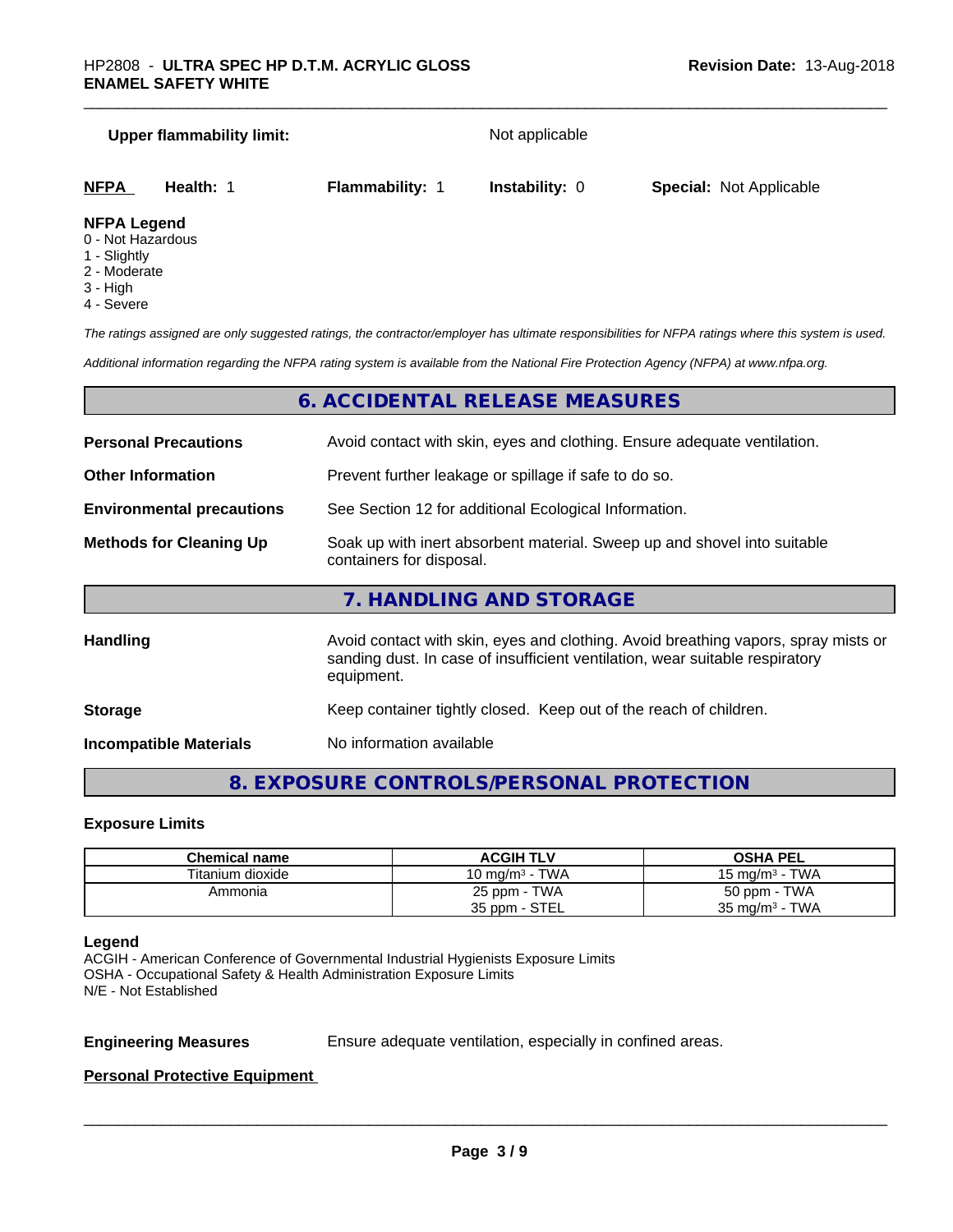| <b>Eye/Face Protection</b>    | Safety glasses with side-shields.                                        |
|-------------------------------|--------------------------------------------------------------------------|
| <b>Skin Protection</b>        | Protective gloves and impervious clothing.                               |
| <b>Respiratory Protection</b> | In case of insufficient ventilation wear suitable respiratory equipment. |
| <b>Hygiene Measures</b>       | Avoid contact with skin, eyes and clothing. Remove and wash contaminated |

#### **9. PHYSICAL AND CHEMICAL PROPERTIES**

clothing before re-use. Wash thoroughly after handling.

**Appearance** liquid **Odor** little or no odor **Odor Threshold**<br> **Density (Ibs/aal)**<br> **Density (Ibs/aal)**<br> **Density (Ibs/aal)**<br> **Density (Ibs/aal) Density (lbs/gal) Specific Gravity** 1.16 - 1.18 **pH** No information available **Viscosity (cps)** No information available **Solubility(ies)** No information available **Water solubility Water solubility Water solubility Water solubility Water solubility Water solution Evaporation Rate No information available No information available Vapor pressure @20 °C (kPa)** No information available **Vapor density Vapor density No information available Wt. % Solids** 45 - 55 **Vol. % Solids** 35 - 55 **Wt. % Volatiles** 45 - 55 **Vol. % Volatiles** 55 - 65 **VOC Regulatory Limit (g/L)** < 150 **Boiling Point (°F)** 212 **Boiling Point (°C)** 100 **Freezing Point (°F)** 32 **Freezing Point (°C)** 0 **Flash Point (°F)** 250 **Flash Point (°C)** 121 **Method** PMCC **Flammability (solid, gas)** Not applicable **Upper flammability limit:** Not applicable **Lower flammability limit:** Not applicable **Autoignition Temperature (°F)** No information available **Autoignition Temperature (°C)** No information available **Decomposition Temperature (°F)** No information available **Decomposition Temperature (°C)**<br> **Partition coefficient Partition coefficient 1 Partition available No information available** 

**No information available** 

#### **10. STABILITY AND REACTIVITY**

| <b>Reactivity</b>             | Not Applicable                           |
|-------------------------------|------------------------------------------|
| <b>Chemical Stability</b>     | Stable under normal conditions.          |
| <b>Conditions to avoid</b>    | Prevent from freezing.                   |
| <b>Incompatible Materials</b> | No materials to be especially mentioned. |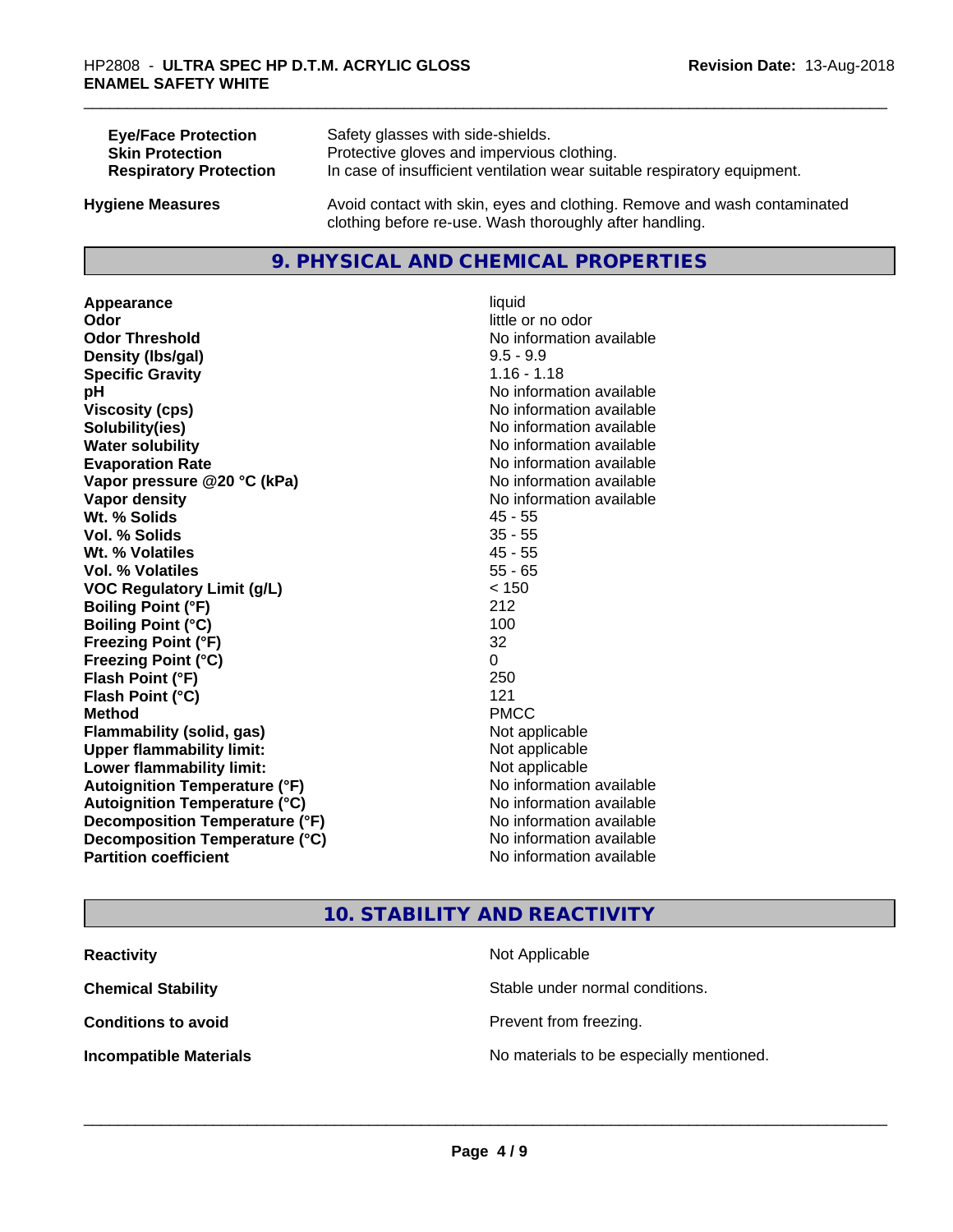# **Hazardous Decomposition Products** None under normal use. **Possibility of hazardous reactions** None under normal conditions of use. **11. TOXICOLOGICAL INFORMATION Product Information Information on likely routes of exposure Principal Routes of Exposure** Eye contact, skin contact and inhalation. **Acute Toxicity Product Information** No information available **Symptoms related to the physical,chemical and toxicological characteristics Symptoms** No information available **Delayed and immediate effects as well as chronic effects from short and long-term exposure Eye contact Execution Contact May cause slight irritation.**<br> **Substance may cause slight in the Substance may cause slight** Substance may cause slight skin irritation. Prolonged or repeated contact may dry skin and cause irritation.

|                                 | skin and cause irritation.                                                      |
|---------------------------------|---------------------------------------------------------------------------------|
| <b>Inhalation</b>               | May cause irritation of respiratory tract.                                      |
| Ingestion                       | Ingestion may cause gastrointestinal irritation, nausea, vomiting and diarrhea. |
| <b>Sensitization</b>            | No information available                                                        |
| <b>Neurological Effects</b>     | No information available.                                                       |
| <b>Mutagenic Effects</b>        | No information available.                                                       |
| <b>Reproductive Effects</b>     | No information available.                                                       |
| <b>Developmental Effects</b>    | No information available.                                                       |
| Target organ effects            | No information available.                                                       |
| <b>STOT - single exposure</b>   | No information available.                                                       |
| <b>STOT - repeated exposure</b> | No information available.                                                       |
| Other adverse effects           | No information available.                                                       |
| <b>Aspiration Hazard</b>        | No information available                                                        |

#### **Numerical measures of toxicity**

**The following values are calculated based on chapter 3.1 of the GHS document**

| <b>ATEmix (oral)</b>                            | 31766 mg/kg |
|-------------------------------------------------|-------------|
| <b>ATEmix (dermal)</b>                          | 204124      |
| <b>ATEmix (inhalation-dust/mist)</b> 373.7 mg/L |             |

#### **Component Information**

Titanium dioxide LD50 Oral: > 10000 mg/kg (Rat) 2,2,4-trimethyl-1,3-propanediol diisobutyrate LD50 Oral: > 3,200 mg/kg (Rat) vendor data LC50 Inhalation (Vapor): > 5.3 mg/L (Rat) Ammonia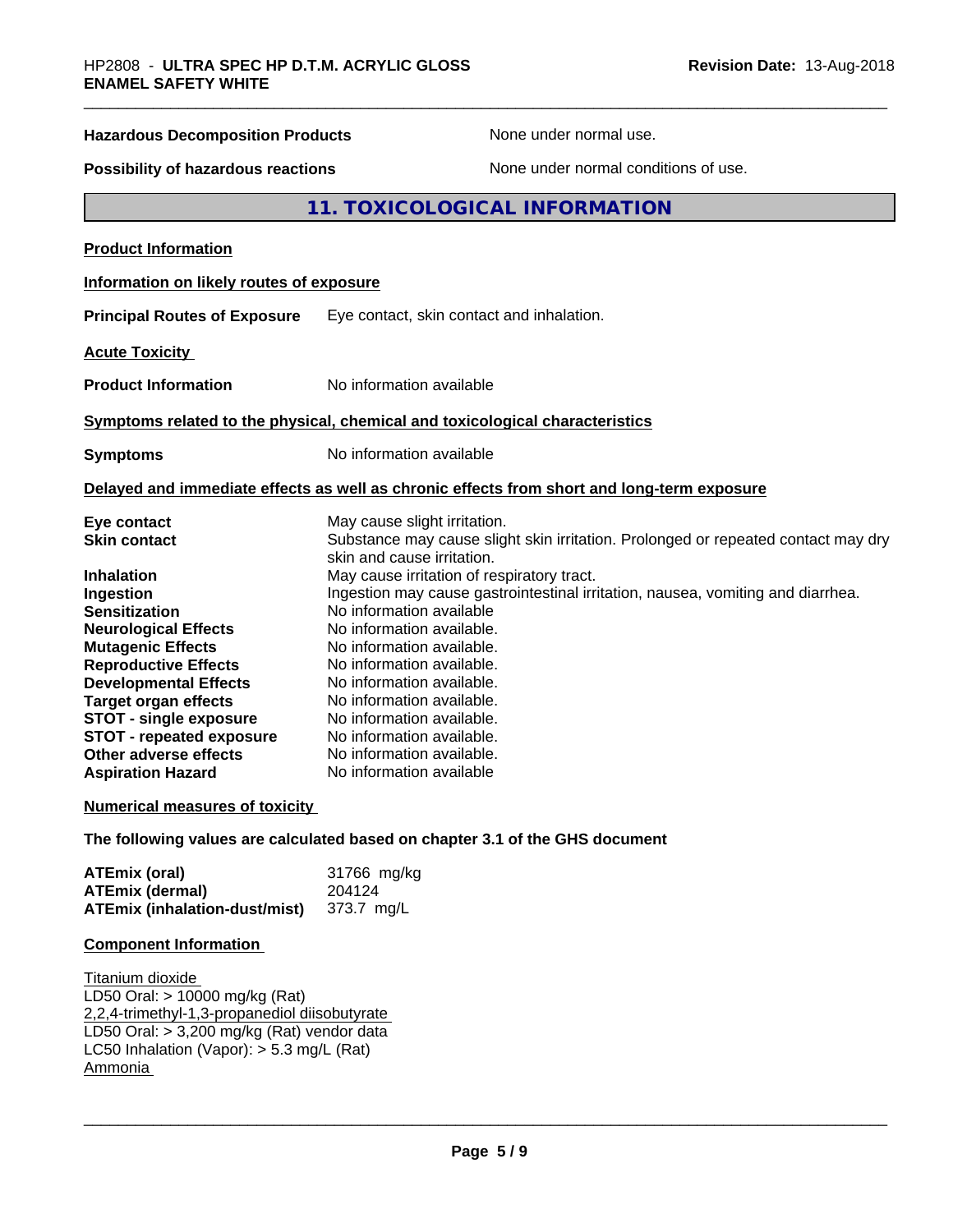LC50 Inhalation (Vapor): 2000 ppm (Rat, 4 hr.)

#### **Carcinogenicity**

*The information below indicateswhether each agency has listed any ingredient as a carcinogen:.*

| <b>Chemical</b><br>name       | <b>IARC</b>                  | <b>NTP</b> | ດເ⊔າ<br>שרט |
|-------------------------------|------------------------------|------------|-------------|
|                               | .<br>2B<br>Human<br>Possible |            | Listed      |
| <br>dioxide<br><b>itanium</b> | Carcinogen                   |            |             |

• Although IARC has classified titanium dioxide as possibly carcinogenic to humans (2B), their summary concludes: "No significant exposure to titanium dioxide is thought to occur during the use of products in which titanium dioxide is bound to other materials, such as paint."

#### **Legend**

IARC - International Agency for Research on Cancer NTP - National Toxicity Program OSHA - Occupational Safety & Health Administration

**12. ECOLOGICAL INFORMATION**

#### **Ecotoxicity Effects**

The environmental impact of this product has not been fully investigated.

#### **Product Information**

#### **Acute Toxicity to Fish**

No information available

#### **Acute Toxicity to Aquatic Invertebrates**

No information available

#### **Acute Toxicity to Aquatic Plants**

No information available

#### **Persistence / Degradability**

No information available.

#### **Bioaccumulation**

There is no data for this product.

#### **Mobility in Environmental Media**

No information available.

#### **Ozone**

No information available

#### **Component Information**

#### **Acute Toxicity to Fish**

Titanium dioxide  $LC50: > 1000$  mg/L (Fathead Minnow - 96 hr.)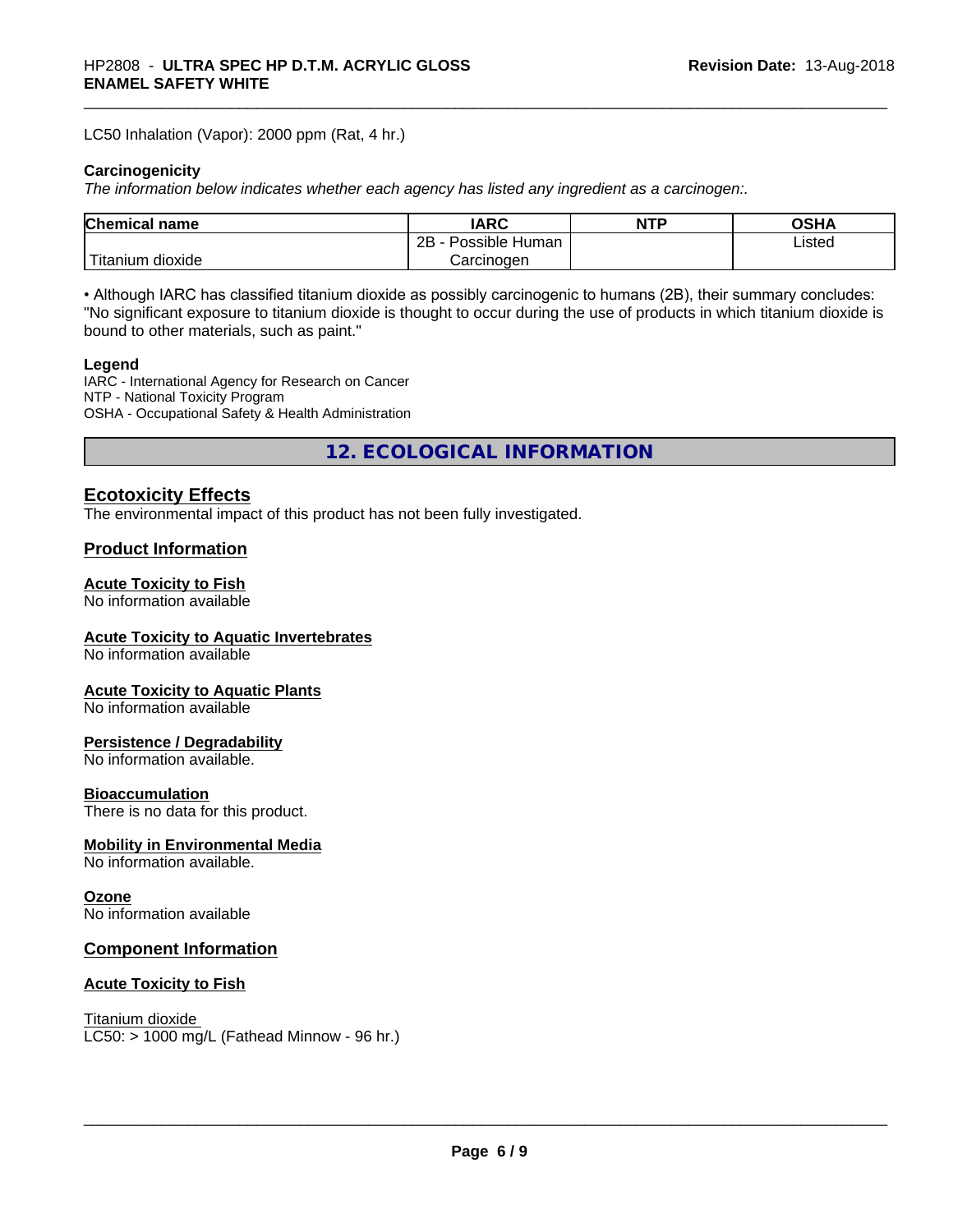#### **Acute Toxicity to Aquatic Invertebrates**

No information available

#### **Acute Toxicity to Aquatic Plants**

No information available

|                              | 13. DISPOSAL CONSIDERATIONS                                                                                                                                                                                               |
|------------------------------|---------------------------------------------------------------------------------------------------------------------------------------------------------------------------------------------------------------------------|
| <b>Waste Disposal Method</b> | Dispose of in accordance with federal, state, and local regulations. Local<br>requirements may vary, consult your sanitation department or state-designated<br>environmental protection agency for more disposal options. |
|                              | 14. TRANSPORT INFORMATION                                                                                                                                                                                                 |
| <b>DOT</b>                   | Not regulated                                                                                                                                                                                                             |
| <b>ICAO/IATA</b>             | Not regulated                                                                                                                                                                                                             |
| <b>IMDG/IMO</b>              | Not regulated                                                                                                                                                                                                             |
|                              | <b>15. REGULATORY INFORMATION</b>                                                                                                                                                                                         |

### **International Inventories**

| <b>TSCA: United States</b> | Yes - All components are listed or exempt. |
|----------------------------|--------------------------------------------|
| <b>DSL: Canada</b>         | Yes - All components are listed or exempt. |

#### **Federal Regulations**

#### **SARA 311/312 hazardous categorization**

| Acute health hazard               | No |  |
|-----------------------------------|----|--|
| Chronic Health Hazard             | Nο |  |
| Fire hazard                       | N٥ |  |
| Sudden release of pressure hazard | Nο |  |
| Reactive Hazard                   | Nο |  |

#### **SARA 313**

Section 313 of Title III of the Superfund Amendments and Reauthorization Act of 1986 (SARA). This product contains a chemical or chemicals which are subject to the reporting requirements of the Act and Title 40 of the Code of Federal Regulations, Part 372:

*None*

#### **Clean Air Act,Section 112 Hazardous Air Pollutants (HAPs) (see 40 CFR 61)**

This product contains the following HAPs:

*None*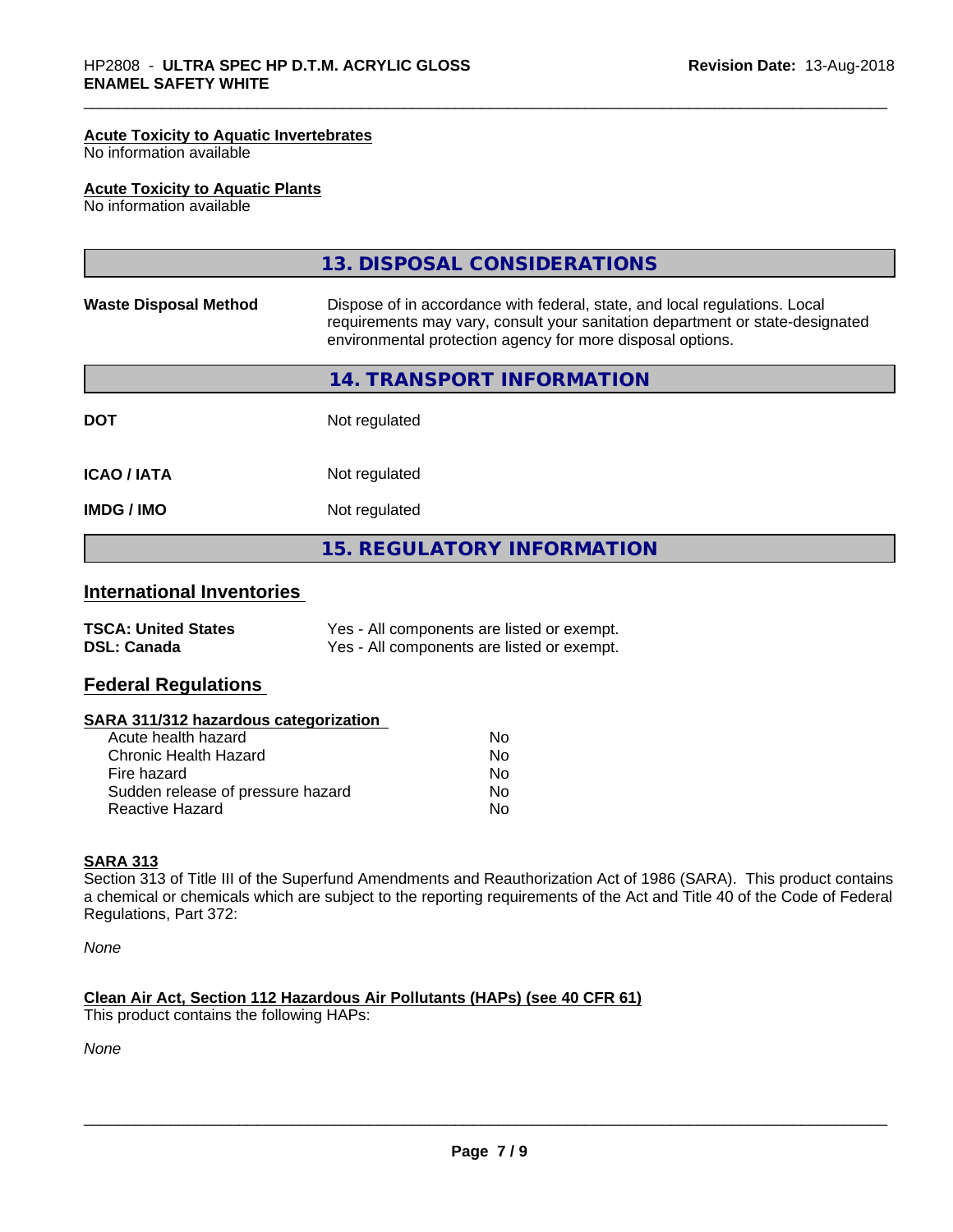#### **US State Regulations**

#### **California Proposition 65**

**AVIMARNING:** Cancer and Reproductive Harm– www.P65warnings.ca.gov

#### **State Right-to-Know**

| ъ.<br>$ -$<br>$n_{max}$<br>nemical<br>name<br>.            | Ma<br>пиэспэ<br>. | Iarcav<br>Ne'<br>--<br>-35 | /Ivania |
|------------------------------------------------------------|-------------------|----------------------------|---------|
| $\overline{\phantom{a}}$<br>$\sim$<br>dioxide<br>, itanıum |                   |                            |         |

**Legend**

X - Listed

| <b>16. OTHER INFORMATION</b>                                               |           |                        |                      |          |  |
|----------------------------------------------------------------------------|-----------|------------------------|----------------------|----------|--|
| HMIS -                                                                     | Health: 1 | <b>Flammability: 1</b> | <b>Reactivity: 0</b> | $PPE: -$ |  |
| <b>HMIS Legend</b>                                                         |           |                        |                      |          |  |
| 0 - Minimal Hazard                                                         |           |                        |                      |          |  |
| 1 - Slight Hazard                                                          |           |                        |                      |          |  |
| 2 - Moderate Hazard                                                        |           |                        |                      |          |  |
| 3 - Serious Hazard                                                         |           |                        |                      |          |  |
| 4 - Severe Hazard                                                          |           |                        |                      |          |  |
| * - Chronic Hazard                                                         |           |                        |                      |          |  |
| X - Consult your supervisor or S.O.P. for "Special" handling instructions. |           |                        |                      |          |  |

*Note: The PPE rating has intentionally been left blank. Choose appropriate PPE that will protect employees from the hazards the material will present under the actual normal conditions of use.*

*Caution: HMISÒ ratings are based on a 0-4 rating scale, with 0 representing minimal hazards or risks, and 4 representing significant hazards or risks. Although HMISÒ ratings are not required on MSDSs under 29 CFR 1910.1200, the preparer, has chosen to provide them. HMISÒ ratings are to be used only in conjunction with a fully implemented HMISÒ program by workers who have received appropriate HMISÒ training. HMISÒ is a registered trade and service mark of the NPCA. HMISÒ materials may be purchased exclusively from J. J. Keller (800) 327-6868.*

 **WARNING!** If you scrape, sand, or remove old paint, you may release lead dust. LEAD IS TOXIC. EXPOSURE TO LEAD DUST CAN CAUSE SERIOUS ILLNESS, SUCH AS BRAIN DAMAGE, ESPECIALLY IN CHILDREN. PREGNANT WOMEN SHOULD ALSO AVOID EXPOSURE.Wear a NIOSH approved respirator to control lead exposure. Clean up carefully with a HEPA vacuum and a wet mop. Before you start, find out how to protect yourself and your family by contacting the National Lead Information Hotline at 1-800-424-LEAD or log on to www.epa.gov/lead.

| <b>Prepared By</b>      | <b>Product Stewardship Department</b><br>Benjamin Moore & Co.<br>101 Paragon Drive<br>Montvale, NJ 07645<br>800-225-5554 |
|-------------------------|--------------------------------------------------------------------------------------------------------------------------|
| <b>Revision Date:</b>   | 13-Aug-2018                                                                                                              |
| <b>Revision Summary</b> | Not available                                                                                                            |